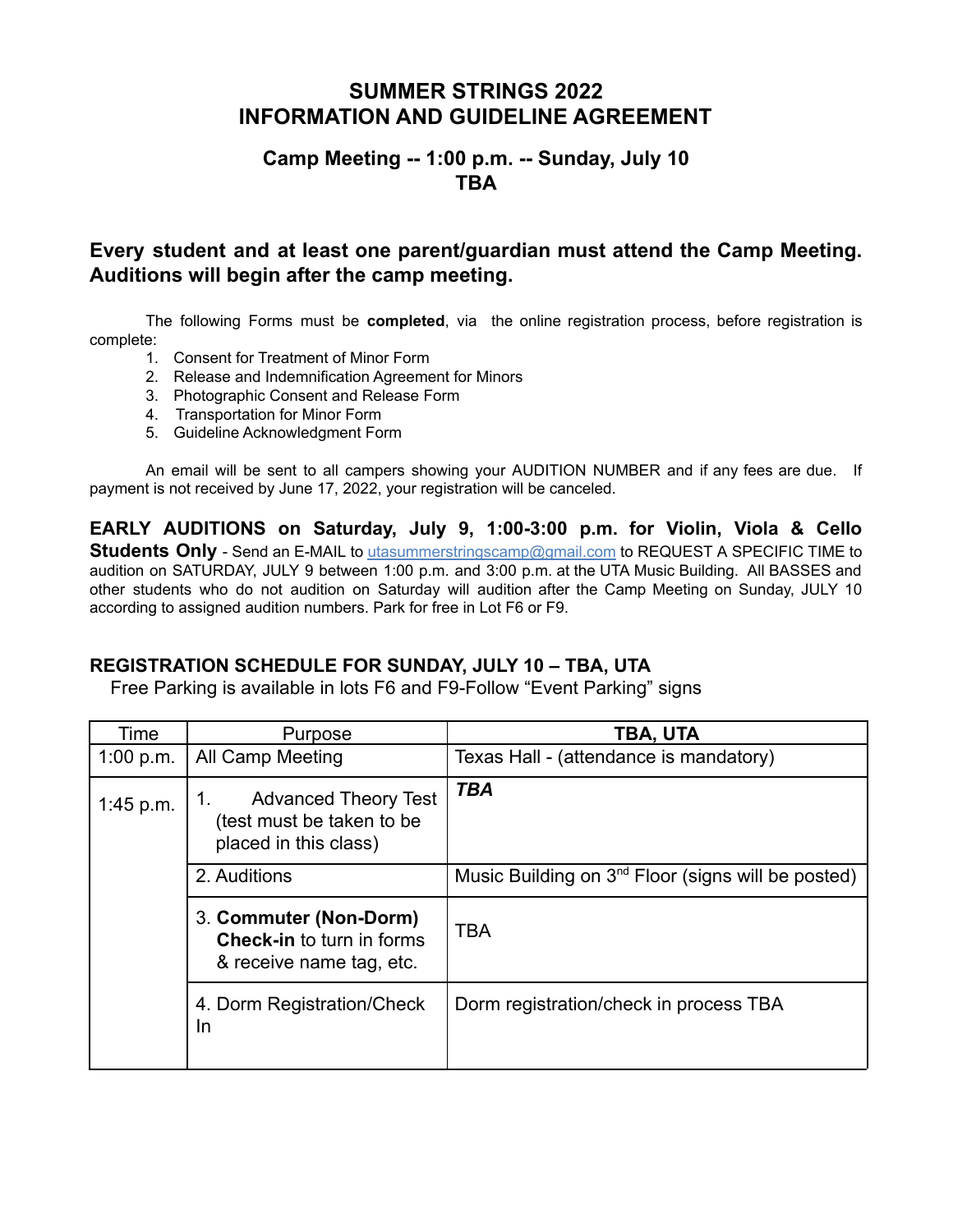### **SCHEDULE FOR MONDAY, JULY 11 – TBA -** Camp begins on Monday morning at 8:30 a.m. ALL STUDENTS AND FACULTY will meet in **TBA at 8:30 a.m. (please do** *not* **park and come in with your child to this meeting)**

- A. Electives. Class assignments for Music Theory, Advanced Theory, Vibrato, Music Literature, Conducting and All State Masterclasses will be posted outside Texas Hall on MONDAY, July 11.
- B. Orchestra & Chair Placements. Orchestra and chair placements will be posted outside **TBA** on Monday morning AFTER the Meeting begins. When you are dismissed from the Monday Camp Meeting, you will see the Orchestra and Chair Placement postings and gather outside **TBA** by orchestra to be escorted to your first rehearsal or sectional.

## **DAILY SCHEDULE, WALKING ON CAMPUS, LUNCH OPTIONS**

- A. Daily Schedule. The daily schedule is from 8:30 a.m. to 3:45 p.m. with lunch for all campers will be from 11:30 a.m. to 1:00 p.m. You will receive a Daily Schedule at the first orchestra rehearsal on Monday morning. You will need to follow the appropriate schedule for the orchestra, sectional and elective class in which you are placed. Faculty and counselors will be available to help you find rooms.
- B. Walking on Campus. Students should walk in groups with a counselor. Faculty & counselors will monitor buildings during class changes to assist students. Counselors will be escorting groups to and from the Maverick Café for Lunch. Students must walk in groups with the counselors to and from the Maverick Café and the Music Building. No students are allowed to walk in groups less than 3.
- C. Commuter Lunch.
	- 1. **Pre-Paid Commuter Meals:** If you paid for commuter meals with your application, your name tag will also be your meal card. The only place you can go for lunch is Maverick Cafe.
	- 2. **No Pre-paid Commuter Meals:** If you did not pay for commuter meals, you have the following options:
		- bring your lunch and eat on the benches outside the Music Building
		- bring your lunch and eat at the Maverick Cate
		- buy your lunch at the Maverick Café
		- Parents will be able to check students out for lunch with the assigned counselor and picked up at Greek Row and Nedderman Drive (next to the Music Building)
- D. Dorm Meals. Dorm students will eat in the Maverick Cafe. (Sunday, dinner only; M-Th B/L/D; Friday B/L only

#### **FRIDAY SCHEDULE – Early Dismissal**

All students will be dismissed at approximately 3:15 p.m. on Friday. Students will be given instructions for returning to UTA **TBA** for the concert.

## **CONCERT INFORMATION - 7:00 p.m., Friday, July 15th, TBA**

Girls wear nice dresses or blouse & skirt or blouse & pants and dressy shoes/sandals. Boys wear a nice polo or dress shirt, long slacks or khaki pants, socks and dress shoes (a coat and tie are optional). Please no shorts, jeans, flip-flops or tennis shoes.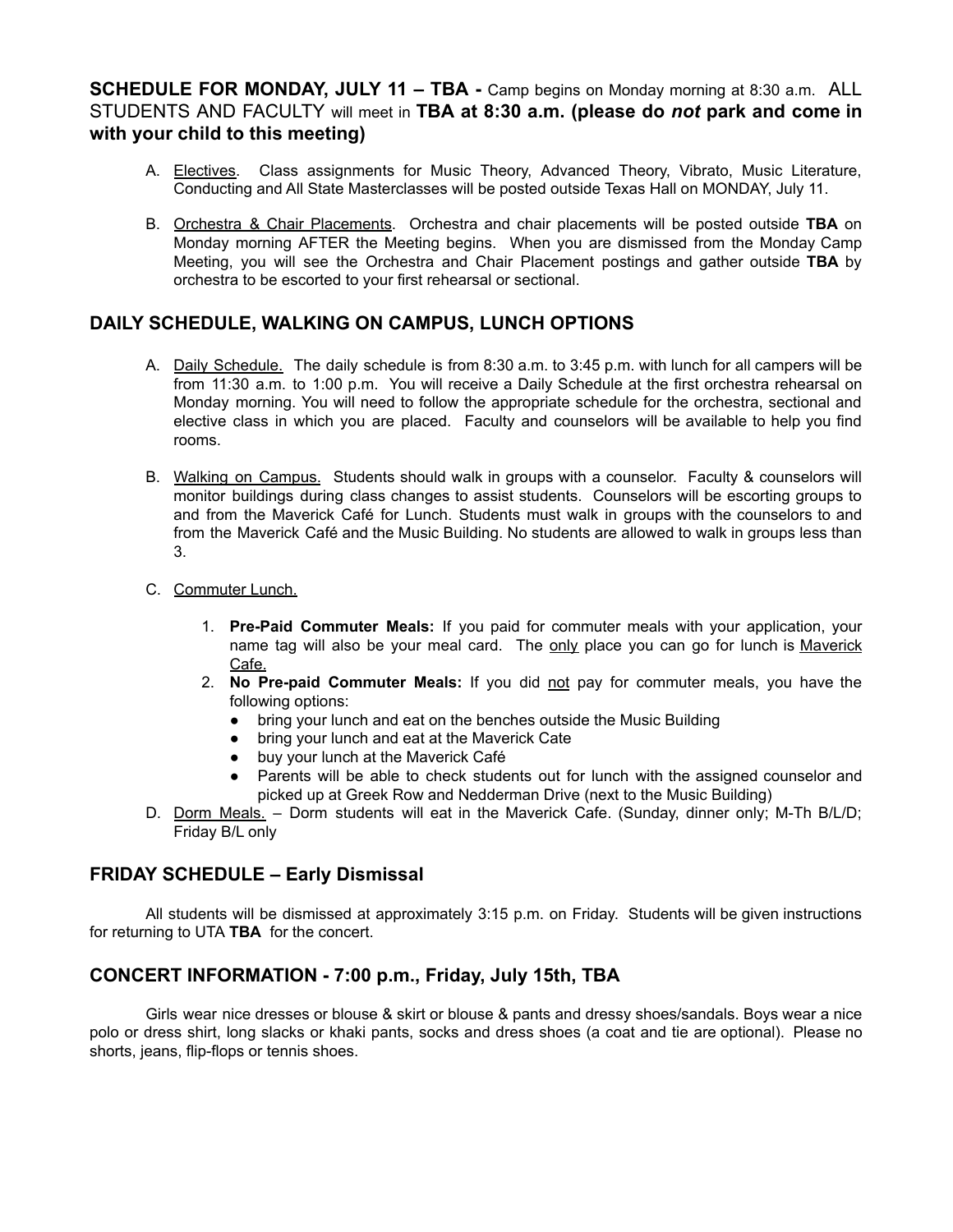#### **IMPORTANT INFORMATION**

- A. Name Tags. You are required to wear your own name tag on your shirt while on Campus. If you forget or lose your name tag, you will be required to purchase a new name tag in the Camp Office for \$5.00. If you bring the original name tag back to the Camp Office after purchasing a new one, the \$5.00 fee you paid will be refunded.
- B. Commuter Student Drop Off and Pick Up. Parents can drop off and pick up students along Greek Row, in the circle drive at the east end of Greek Row. Commuter students will be dismissed from their last rehearsal to be released to the designated parent for pick up. Please make sure you know exactly where to meet your parents at the end of each day. Parents will show an ID to pick up students at the end of each day at the designated drop off site.
- C. Tardiness is not acceptable. You are expected to be at all rehearsals and classes on time. University classes will be in session, so please be quiet and courteous while changing classes. Allow extra time in the mornings for heavy traffic on campus.
- D. Illness or Injury. If you become ill or injured at UTA, report to the Camp Office so your parents can be contacted. In the event emergency medical attention is necessary you will be escorted to the University Health Center or Arlington Memorial Hospital. **You will be expected to pay any and all charges that are incurred at the University Health Center or any other medical facility.** Commuting students who become ill and cannot attend camp, should have your parents call the Camp Office by 8:30 a.m. each day you will be absent.
- E. Health and Instrument & Property Insurance and Damages. Parental insurance will be the primary coverage for health services incurred at any hospital or medical facility or loss or damage to any student's instrument or property. You and your parents/guardians will be responsible for the repair or replacement of any damage to or loss of any University property or equipment caused by you. The UTA Music Camps Insurance will be secondary coverage that coordinates with your primary insurance coverage.
- F. Dress. You should wear appropriate casual summer clothes during the week. Please use customary school dress code as a guideline. Inappropriate clothing or clothing with offensive slogans will not be tolerated. Masking will be strongly suggested for the duration of camp. Please make sure the mask is worn over your mouth and nose. Please bring hand sanitizer for regular use throughout the day.
- G. Parking. Parents who plan to park and leave their vehicle and students who have their own vehicles on campus must have the parking permit, obtained through the registration process. You may park in any Visitor or Student parking lot. Permits are not required on weekends or Friday night.
- H. Instrument & Personal Property. You must provide your own instrument (this includes a stool for bass students if you use one). It is strongly recommended that parents make note of their student's instrument make, model, and serial number before Camp begins. Your name should be clearly marked on personal property (e.g. instrument cases, wire stands, backpacks, purses, wallets). All personal property is your sole responsibility at all times. The University and Camp are not responsible or liable for any lost, damaged, stolen or misplaced items. You should not keep large sums of money in purses, wallets, backpacks or dorm rooms. You may have cell phones but must turn them off or on silent during classes.
- I. Instrument Storage. Room 115 and/or 106 in the Music Building will be provided for instrument storage during lunch and overnight. Commuting students with violins and violas should take their instruments home each night.